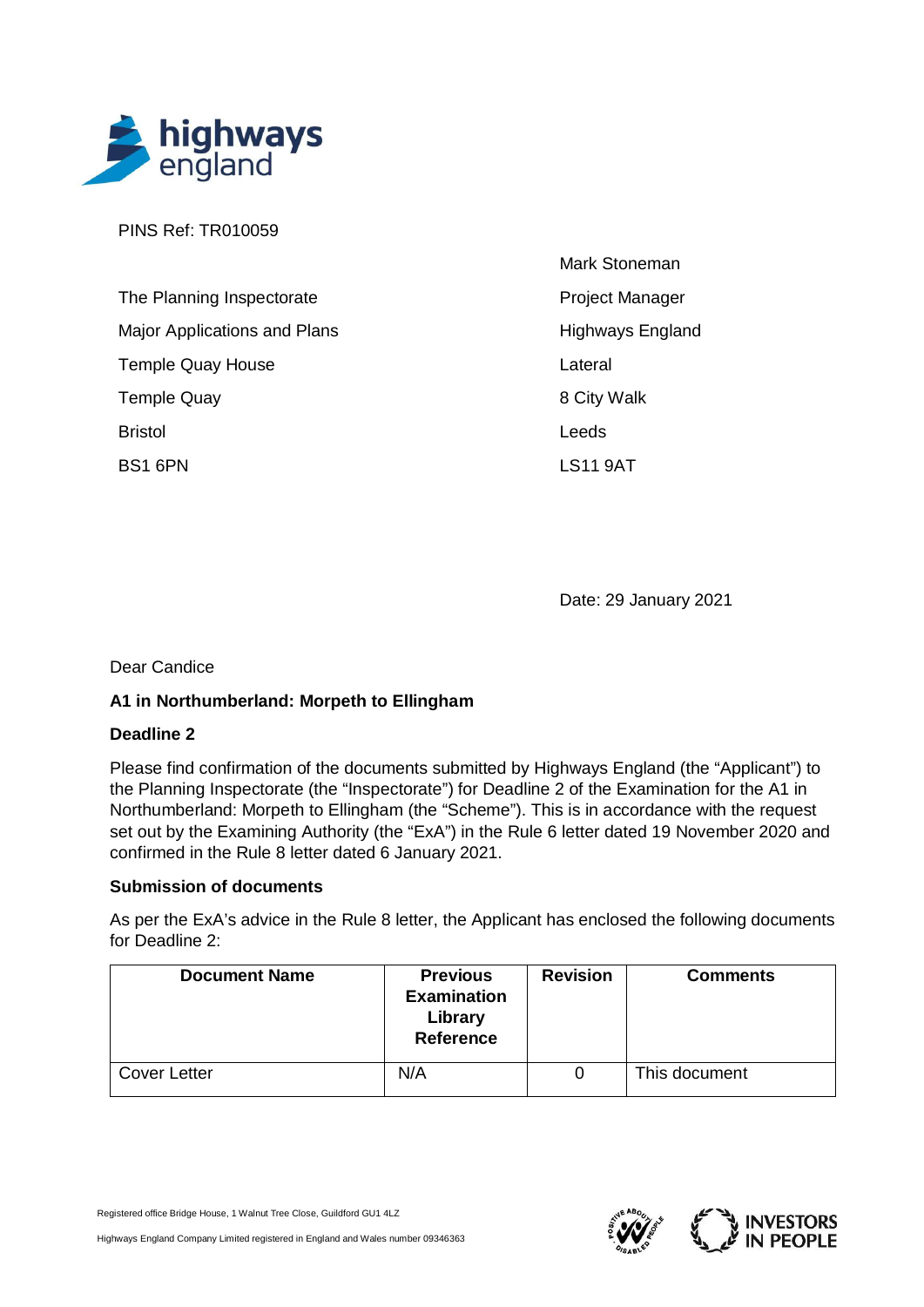| Rights of Way and Access Plans                                                                  | APP-009  | 1              | Submitted with updates<br>to address comments<br>made by<br>Northumberland County<br><b>Council at Deadline 1</b> |
|-------------------------------------------------------------------------------------------------|----------|----------------|-------------------------------------------------------------------------------------------------------------------|
| Applicant's Response to Deadline<br>1 Submissions                                               | N/A      | $\overline{0}$ | As required by the Rule<br>8 letter                                                                               |
| Applicant's Comments on<br><b>Responses to Written Questions</b>                                | N/A      | 0              | As required by the Rule<br>8 letter                                                                               |
| Appendix A - Public Rights of<br>Way response                                                   | N/A      | $\mathbf 0$    | Submitted with updates<br>to address comments<br>made by<br>Northumberland County<br><b>Council at Deadline 1</b> |
| Appendix B - Design Manual for<br>Roads and Bridges guidance                                    | N/A      | 0              | Submitted in support of<br>Applicant's comment on<br>response to a Written<br>Question                            |
| <b>Statement of Common Ground</b><br>with Environment Agency                                    | N/A      | 0              | First draft submission.                                                                                           |
| <b>Statement of Common Ground</b><br>with National Grid                                         | N/A      | $\overline{0}$ | First draft submission.                                                                                           |
| <b>Statement of Common Ground</b><br>with Northern Powergrid                                    | N/A      | 0              | First draft submission.                                                                                           |
| <b>Statement of Common Ground</b><br>with Northern Gas Networks                                 | N/A      | 0              | First draft submission.                                                                                           |
| <b>Statement of Common Ground</b><br>with Northumbrian Water                                    | N/A      | 0              | First draft submission.                                                                                           |
| <b>Updated Progressed Statement</b><br>of Commonality for Statements of<br><b>Common Ground</b> | REP1-027 | $\mathbf 1$    | Updated further to<br>discussions held since<br>Deadline 1.                                                       |
| <b>Application Document Tracker</b>                                                             | AS-002   | $\overline{2}$ | Updated at every<br>deadline.                                                                                     |



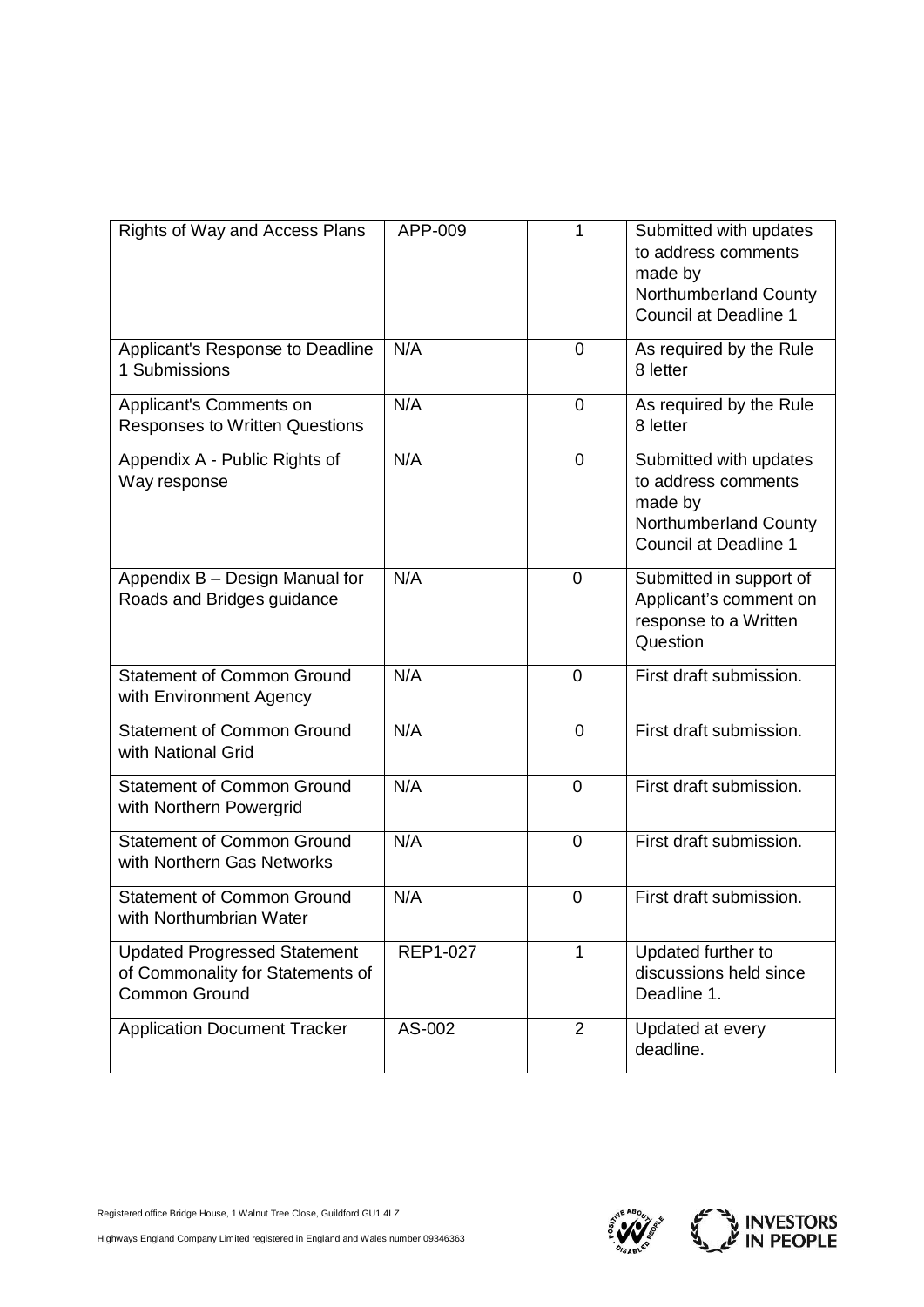| <b>Draft Development Consent</b><br>Order (clean)                               | <b>REP1-005</b> | $\overline{2}$ | Submitted with updates<br>to address comments<br>made by<br>Northumberland County<br><b>Council at Deadline 1</b><br>relating to Public Rights<br>of Way |
|---------------------------------------------------------------------------------|-----------------|----------------|----------------------------------------------------------------------------------------------------------------------------------------------------------|
| <b>Draft Development Consent</b><br>Order (tracked)                             | <b>REP1-006</b> | 2a             | Submitted with updates<br>to address comments<br>made by<br>Northumberland County<br><b>Council at Deadline 1</b><br>relating to Public Rights<br>of Way |
| Schedule of changes to dDCO                                                     | N/A             | 0              | As required by the Rule<br>8 letter                                                                                                                      |
| Updated CA Schedule (clean)                                                     | REP1-037        | $\mathbf{1}$   | Updated further to<br>discussions held with<br>landowners since<br>Deadline 1.                                                                           |
| Updated CA Schedule (tracked)                                                   | <b>REP1-037</b> | 1a             | Updated further to<br>discussions held with<br>landowners since<br>Deadline 1.                                                                           |
| <b>Biodiversity No Net Loss</b><br>Assessment for the Scheme                    | N/A             | $\mathbf{1}$   | Updated for the Scheme<br>(previously separate<br>reports for Part A and<br>Part B).                                                                     |
| Annex A - Approach to the<br>Assessment of Losses and Gains<br>for Watercourses | N/A             | 0              | To explain the reduction<br>in numbers in relation to<br>watercourses.                                                                                   |
| Accompanied Site Inspection<br><b>Draft Itinerary</b>                           | N/A             | $\mathbf 0$    | As required by the Rule<br>8 letter                                                                                                                      |



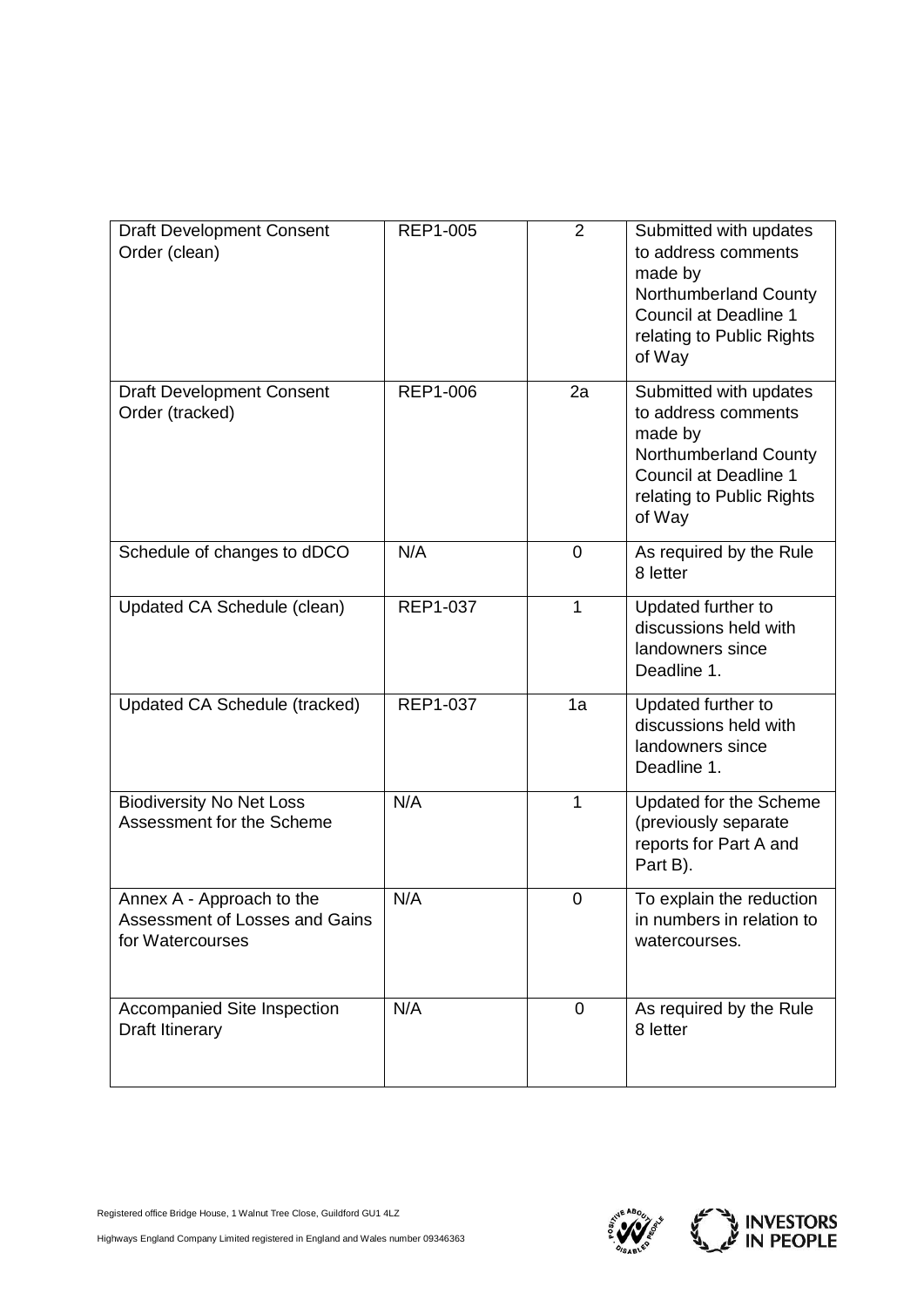| <b>Equality Impact Assessment</b>                             | N/A | 0 | Submitted in support of a<br>request by the ExA in<br>relation to the First<br>Written Questions, and<br>updated for the Scheme          |
|---------------------------------------------------------------|-----|---|------------------------------------------------------------------------------------------------------------------------------------------|
| Population and Human Health -<br><b>Additional Assessment</b> | N/A | 0 | Submitted to support<br>responses to Relevant<br><b>Representations RR-038</b><br>and RR-043, submitted<br>at Deadline 1 [REP1-<br>064]. |

# **Low-resolution documents for virtual events**

The Rule 6 Letter dated 19 November 2020 sets out in Annex E that the Applicant should provide drawings in accordance with the specification set out therein by Deadline 2. This submission contains the provision of Land Plans [APP-006], Works Plans [APP-007] and the full suite of all Figures to the Environmental Statement, Volumes 5 (Part A) and Volume 6 (Part B) in a low-resolution format, including those updated at Deadline 1. These sets of plans have all been checked and verified to be less than 10 MB. These drawings are not listed above or in the Application Document Tracker.

# **Response to Rule 17 Letter Dated 26 January 2021**

The Rule 17 Letter dated 26 January 2021 sets out that the ExA identified a number of errors in the Applicant's Deadline1 Submissions. These errors specifically relate to the reference numbers of documents allocated by the Applicant which have since been superseded by the Examination Library references which the Applicant will use to reference documents once submitted.

For the avoidance of doubt, the table below sets out the correct reference for the documents highlighted in the Rule 17 Letter. None of these documents will be re-submitted at Deadline 2 but will be updated to reflect the Examination Library reference should they be reissued at future deadlines.

| <b>Document Name</b>                                                   | <b>Correct Document</b><br><b>Reference</b> |
|------------------------------------------------------------------------|---------------------------------------------|
| Preliminary Bat Roost Assessment Verification Survey Report -<br>Rev 0 | 6.18                                        |
| Statement of Common Ground with Natural England - Rev 0                | 7.5C                                        |